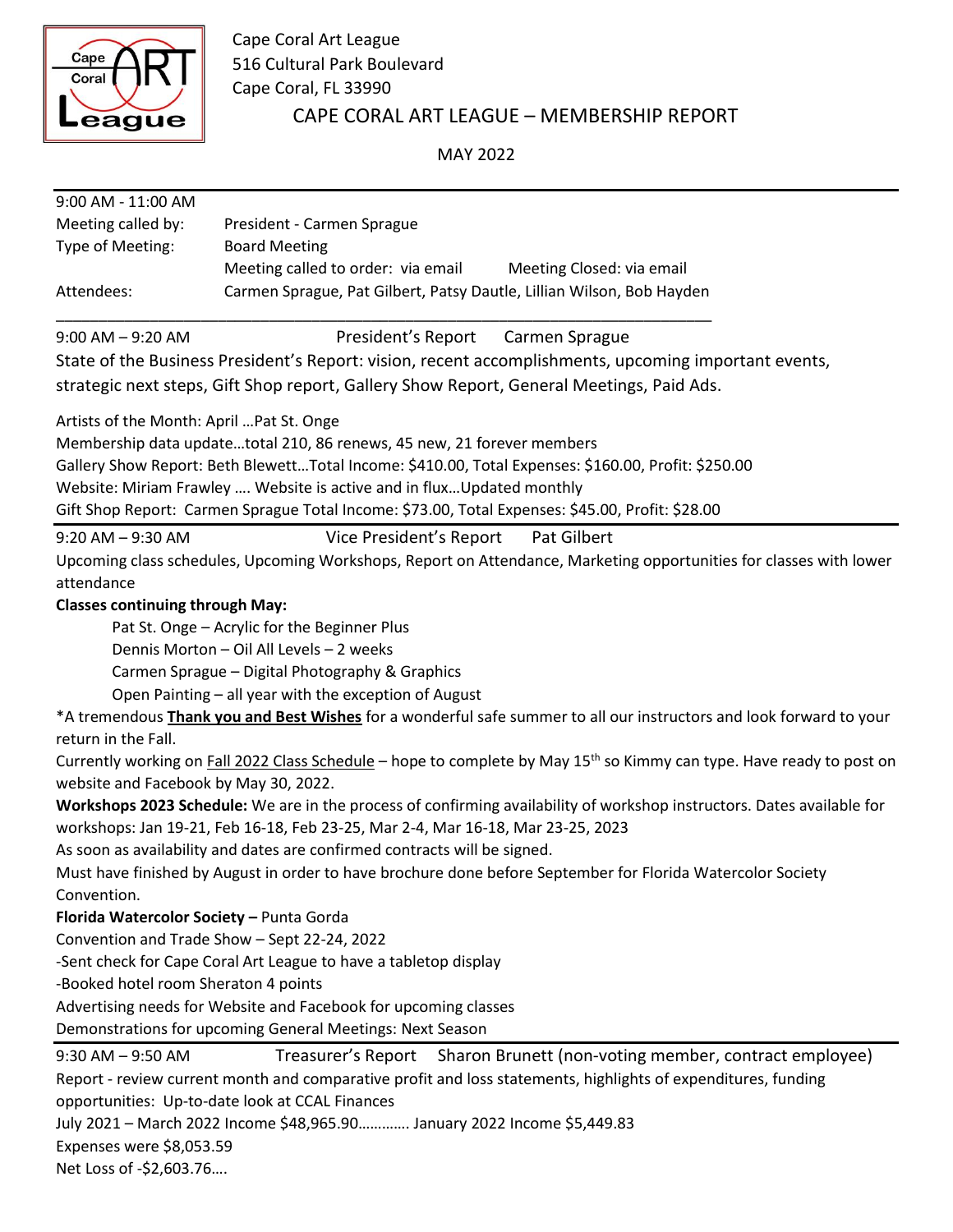# 9:50 AM – 10:10 AM Recording Secretary Patsy Dautle Upcoming: Mins or Issues ---------------------------------------------------------------------------------------------------------------------------------------------------------------- 10:10 AM – 10:30 AM Building/Maintenance Chair Patsy Dautle Filters, etc.: General Maintenance completed: April 18, 2022 1. Studio 2 - toilet handle replaced, and internal equipment inspected for functioning 2. Front entrance door planters to be replanted (plants procured)

3. Utility Sink Cleaned (ongoing job)

4. Picasso dolphin inspected, and repairs will commence shortly

Respectfully submitted,

### Patsy Dautle

10:30 AM to 10:45 AM Public Relations Chair Bob Hayden PR Update:

## **CCAL PUBLIC RELATIONS & MARKETING PLANS**

**Bob Hayden** 

#### **OVERVIEW**

This is my report for the March Board Meeting and it will be the same for our April Planning Session.

After serving 4 months on the Board I have some observations regarding the CCAL. I believe that we have two directions in which we can proceed. We can remain as we are and continue with the same format that we have been using. Or, we can make some changes and explore some new avenues. Regardless of which direction we go it is essential that we develop a written operating plan, establish a fundraising committee, and find a competent grant writer.

#### **CCAL Current Operating Status**

Funding for the CCAL comes from membership dues, donations, grants, and an Annual Art Sale.

Operating Hours: 11:00 am - 4:00 pm Monday -Thursday. We are closed on Friday and Saturday, except for classes and workshops. We have one Youth Class from 1:00 pm to 4:00 pm on Sunday. The Office and Gift Shop are closed Friday and Saturday and also June, July, and August.

Members have access to the CCAL for the following opportunities:

- . Monthly membership meetings and access to our Web Site.
- . They receive a discounted rate for classes that they sign up to take.
- There is and Open Painting session each Wednesday from 1 to 4 pm.
- . They can participate in Workshops and may enter Exhibitions in our Gallery

Based on what I have seen we have a small core group that use our facility. We are an art facilty that, because of our limited hours of availability, basically caters to the retired sector of CapeCoral/Ft. Myers. The overwhelming number of our members appear to use their membership dues to show that they support the arts.

#### **Potential Revisions to Operating Status**

- 1. Establish a Fundraising Committee and a find a qualifed Grant Writer.
- 2. We need to make the CCAL more accessable to members. Use Friday and Saturday and we can find volunteers to meet staffing needs (we have 2 classrooms)
- 3. Make Fridays an open art day for members. Not just painting. All day 9am to 4pm.
- 4. Open the Gift Shop on Fridays and Saturdays (market the public).
- 5. Make Saturdays and Sundays geared to youth programs. Our current hours are when they are in school. This will also market the CCAL to their parents.
- 6. Make the general membership meetings more appealing (Demos and Presentations)
- 7. Consider staying open during summer months (If funding can be arranged)